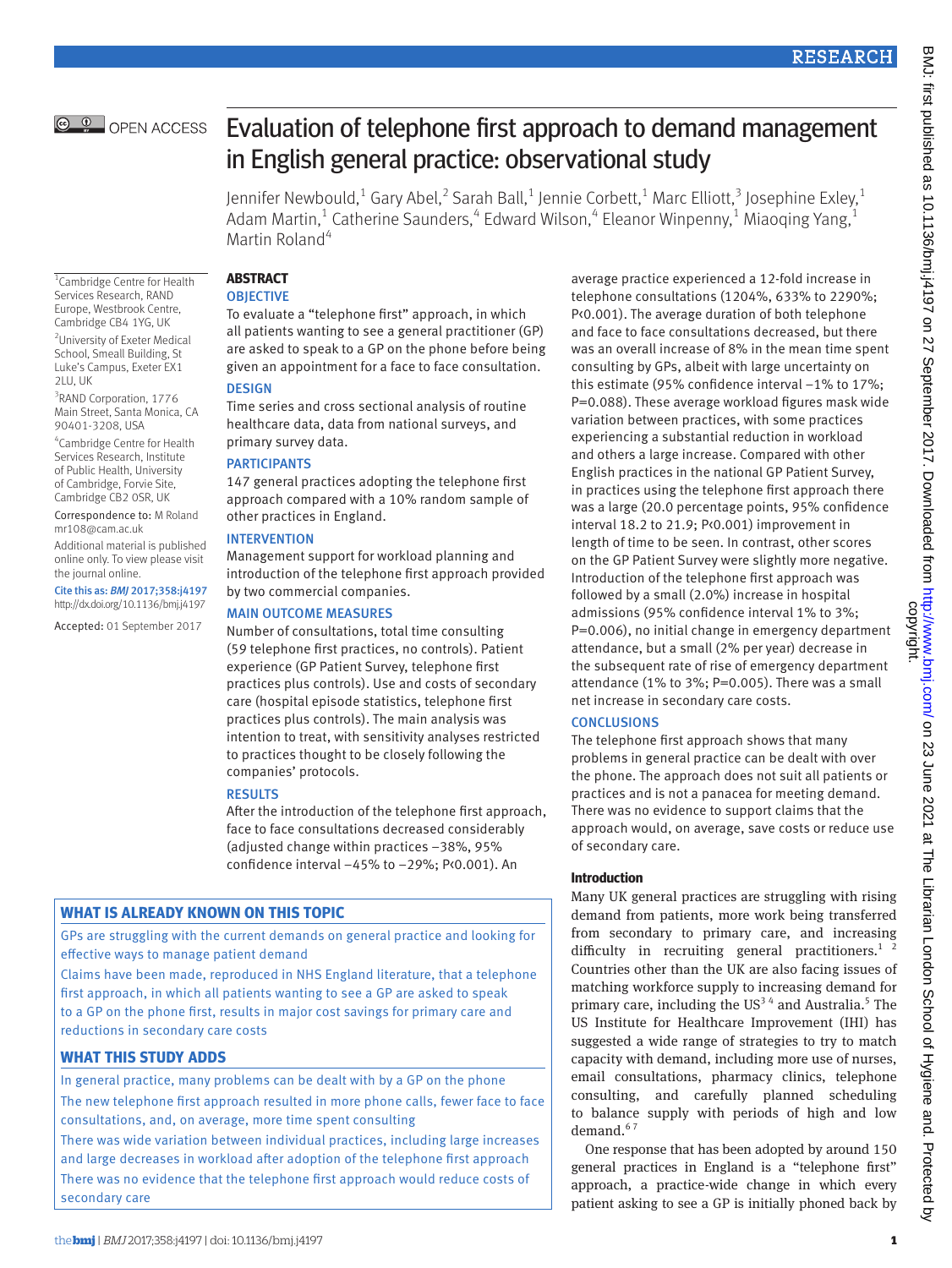a GP on the same day, so that patients are unable to see a GP unless they have spoken to a doctor on the phone first. At the end of this phone call the GP and the patient decide whether the problem needs a face to face consultation (usually on the same day) or whether it has been satisfactorily resolved on the phone. Two commercial companies (advertised as Doctor First and GP Access)<sup>8,9</sup> provide similar types of management support for practices adopting the new approach, with claims that the approach dramatically reduces the need for face to face consultation, reduces workload stress for GPs and practice staff, increases continuity of care, reduces attendance at emergency departments and emergency hospital admission, and increases patient satisfaction. Both companies advocate a GP led approach in which GPs (rather than nurses) telephone patients to determine if the problem can be resolved satisfactorily on the phone.

Some of these claims are repeated in NHS England literature, including the assertion that practices using the approach have a 20% lower use of emergency departments and that "the model has shown cost savings of about £100 000 (€111 000, \$133 000) per practice through prevention of avoidable attendance and admissions to hospital."10 Several clinical commissioning groups have subsequently paid for the management support required for the approach to be adopted by practices in their area. In part because claims of benefit for the telephone first approach are based solely on data from the two commercial companies, the National Institute for Health Research commissioned this independent service evaluation. The evaluation determined the impact for practices using the telephone first approach supported by the two commercial companies on practice workload, satisfaction among patients and staff, continuity of care, emergency department attendance, emergency hospital admission, and the associated costs of the approach.

#### **Methods**

We carried out patient surveys in practices using the telephone first approach and analysed trends in consultations in those practices using appointment systems data. We also compared practices using the telephone first approach with control practices in England using data on patient experience from the national GP Patient Survey and data on use of secondary care from hospital episode statistics. Subject to exclusions, we used the same control practices in all analyses. Full details of the analytical methods used are in appendix 1.

### Use of primary care

One commercial provider (GP Access) provided data from routine practice records of 59 practices, which enabled us to examine changes in number and type of appointment, time between booking an appointment and the appointment taking place, length of consultation (judged from the time the patient record was opened until it was closed), and continuity of

care (quantified as the proportion of consultations that were with the GP most commonly seen in that month). We included in the analysis GP appointments only on weekdays (full details of inclusion criteria are given in table A in appendix 1). We used mixed effects regression analysis to investigate step changes within a practice associated with the introduction of the telephone first approach and changes in trends relative to the start date. Regression coefficients for step changes and trends were used to quantify the effect of the intervention. When we used Poisson regression (for numbers of appointments) or log transformed data (total time spent consulting), we exponentiated regression coefficients to give effects in terms of ratios. Wald tests of regression coefficients were used throughout. No control data were available for this before and after analysis.

As the intervention started at different times in each practice, we identified the date when each practice started using the new system; when data were available over a period of time we analysed the data relative to this point (the start date).

#### Use of secondary care

We obtained hospital episode statistics data from NHS Digital for April 2008 to March 2016. For each practice operating the telephone first approach, we calculated rates of attendance at emergency departments, emergency admission, elective admission, and outpatient attendance for 12 months before and after the date when the telephone first approach was introduced. To allow for external factors, we compared data from all practices known to be operating the telephone first approach (n=145, both commercial providers) with data from a random 10% sample of practices in England (n=829). We used a mixed effects Poisson regression to identify step changes within a practice around the start date and changes in trends relative to the start date. Regression coefficients have been exponentiated to give effects in terms of rate ratios. Wald tests of regression coefficients are used throughout.

## Patient surveys

We analysed responses to the national GP Patient Survey from July 2011 to April 2016, comparing all practices known to be using the telephone first approach (n=146, both commercial providers) with a random 10% sample of other practices in England (n=842). Survey responses were available from 29 472 patients in telephone first practices during this period. We linearly rescaled responses to patient experience items to give a scale from 0 to 100, as in previous work, $11$ <sup>12</sup> to facilitate comparison between items. We used mixed effects linear regression analysis to investigate step changes within a practice associated with adoption of the telephone first approach and changes in trends relative to the start date compared with background trends seen in control practices. Finally, we performed a supplementary analysis to investigate if the effect of the intervention was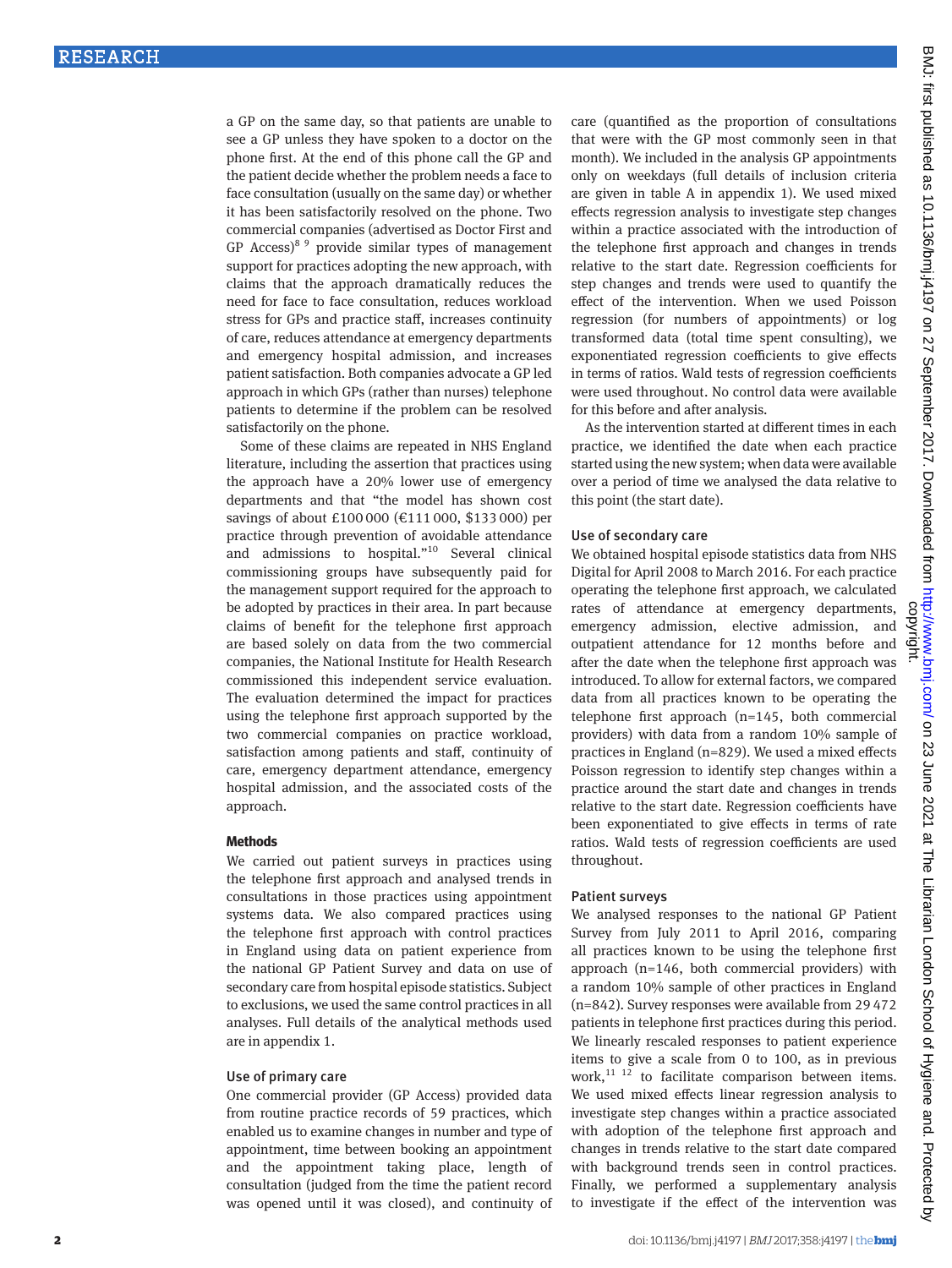differential between those in or not in employment by including a main effect for working status (based on GP Patient Survey responses) and an interaction between working status and the intervention variable.

We also sent a questionnaire to 80-100 patients who had telephone contact with a GP in each of 20 practices using the telephone first approach (appendix 2). These were practices (out of 101 that had been operating the telephone first approach for at least six months at the time) that agreed to take part in the patient survey. If there were fewer than 80 patient contacts in the day that was sampled, we extracted data on all patients who had spoken to a GP in the two previous days. If there were more than 100 patients (either in a single day or across multiple days needed to get to a sample size of at least 80), we took a random sample of 100 patients. We posted the survey to adult patients and to the parents of patients aged under 13 with a letter from the practice inviting them to respond (patients aged 13-17 were excluded for reasons of patient confidentiality). A reminder was posted to non-responders two weeks after the original mailing. To reduce non-response bias we weighted the results based on the age and sex of the patients who were sent a survey. The survey asked about the experience of the telephone first approach and whether the patient preferred it to the previous system, as well as basic demographic information.

#### Economic analysis

In the economic analysis, we estimated primary care costs of introducing the telephone first approach and changes to costs of secondary care and prescribed medicines in practices known to be using the telephone first approach compared with a 10% random sample of English practices (829). We analysed data before and after the intervention start date and against preintervention trends. Full details of the methods used in the economic analysis are given in appendix 1.

#### Intention to treat analysis

For use of primary and secondary care and national GP Patient Survey data, we conducted the main analyses on an intention to treat basis, including all 146 practices identified by the commercial companies, even when the companies informed us that the practices had adopted a hybrid form of triage or were no longer running the system. This was done to avoid selection bias that would occur if we included only successful practices that continued with the system in the recommended form. We also asked the commercial companies which of the practices they believed were operating the new approach fully or largely consistent with their protocols, and, on the basis of their replies, we performed per protocol sensitivity analyses restricted to this subset of practices. The results presented in the paper are those of the intention to treat analysis, with the sensitivity per protocol analyses, which gave broadly similar results, in appendix 3.

We also carried out a survey of practice managers, which is reported in appendix 4.

#### Patient involvement

A study steering group was established, which included four patients. The steering group met on three occasions and provided input into the design and conduct of the study including advice on patient materials produced during the study. Patients were not involved in recruiting practices or patients to the study (patients surveyed were those who had recently had a telephone consultation in one of the intervention practices). As we do not have contact details of these patients are unable to share results with them (questionnaires were sent by the practices). Patient representatives from the steering group attended a learning event at which practices shared their experiences of the telephone first approach and commented on our initial findings. Patients from practices using the system also attended this event and contributed to discussions.

#### **Results**

Table 1 shows the characteristics of practices using the telephone first approach.

### Use of primary care

There was an overall increase in the number of consultations after the introduction of the telephone first approach from a mean of 16.5 (SD 6.3) to 21.8 (SD 8.1) consultations/day/1000 patients. The change was made up of a substantial reduction in face to face consultations, which reduced from a mean of 13.0 (SD 4.5) to 9.3 (SD 5.5), and an increase in telephone consultations from a mean of 3.0 (SD 4.5) to 12.2

| Table 1   Characteristics of 147 general practices using<br>telephone first approach |                     |  |  |  |
|--------------------------------------------------------------------------------------|---------------------|--|--|--|
|                                                                                      | No (%) of practices |  |  |  |
| Commercial provider:                                                                 |                     |  |  |  |
| Doctor First                                                                         | 80(54)              |  |  |  |
| <b>GP Access</b>                                                                     | 67(46)              |  |  |  |
| Payer:                                                                               |                     |  |  |  |
| Self pay                                                                             | 74 (50)             |  |  |  |
| CCG                                                                                  | 63(43)              |  |  |  |
| Unknown                                                                              | 10(7)               |  |  |  |
| List size*:                                                                          |                     |  |  |  |
| <5000                                                                                | 18 (12)             |  |  |  |
| 5000-10000                                                                           | 54 (37)             |  |  |  |
| >10000                                                                               | 73 (50)             |  |  |  |
| No of GPs in practicet:                                                              |                     |  |  |  |
| $\langle \Delta$                                                                     | 42 (29)             |  |  |  |
| $4 - 7$                                                                              | 53 (37)             |  |  |  |
| 27                                                                                   | 50 (35)             |  |  |  |
| Rurality#:                                                                           |                     |  |  |  |
| Urban                                                                                | 139 (95)            |  |  |  |
| Rural                                                                                | 8(5)                |  |  |  |
| Deprivation fifth§:                                                                  |                     |  |  |  |
| 1 (least deprived)                                                                   | 15(10)              |  |  |  |
| $\overline{\phantom{a}}$                                                             | 31(21)              |  |  |  |
| 3                                                                                    | 40(27)              |  |  |  |
| 4                                                                                    | 31(12)              |  |  |  |
| 5 (most deprived)                                                                    | 29(20)              |  |  |  |
| *As of September 2015. Data from NHS Digital Data unavailable for two                |                     |  |  |  |

practices that were no longer operating at this time. †Excludes registrars, retainers, and locums

‡Definition Office for National Statistics based on practice postcode. §Based on national distribution of practice averages of 2015 index of multiple deprivation. Data unavailable for one practice.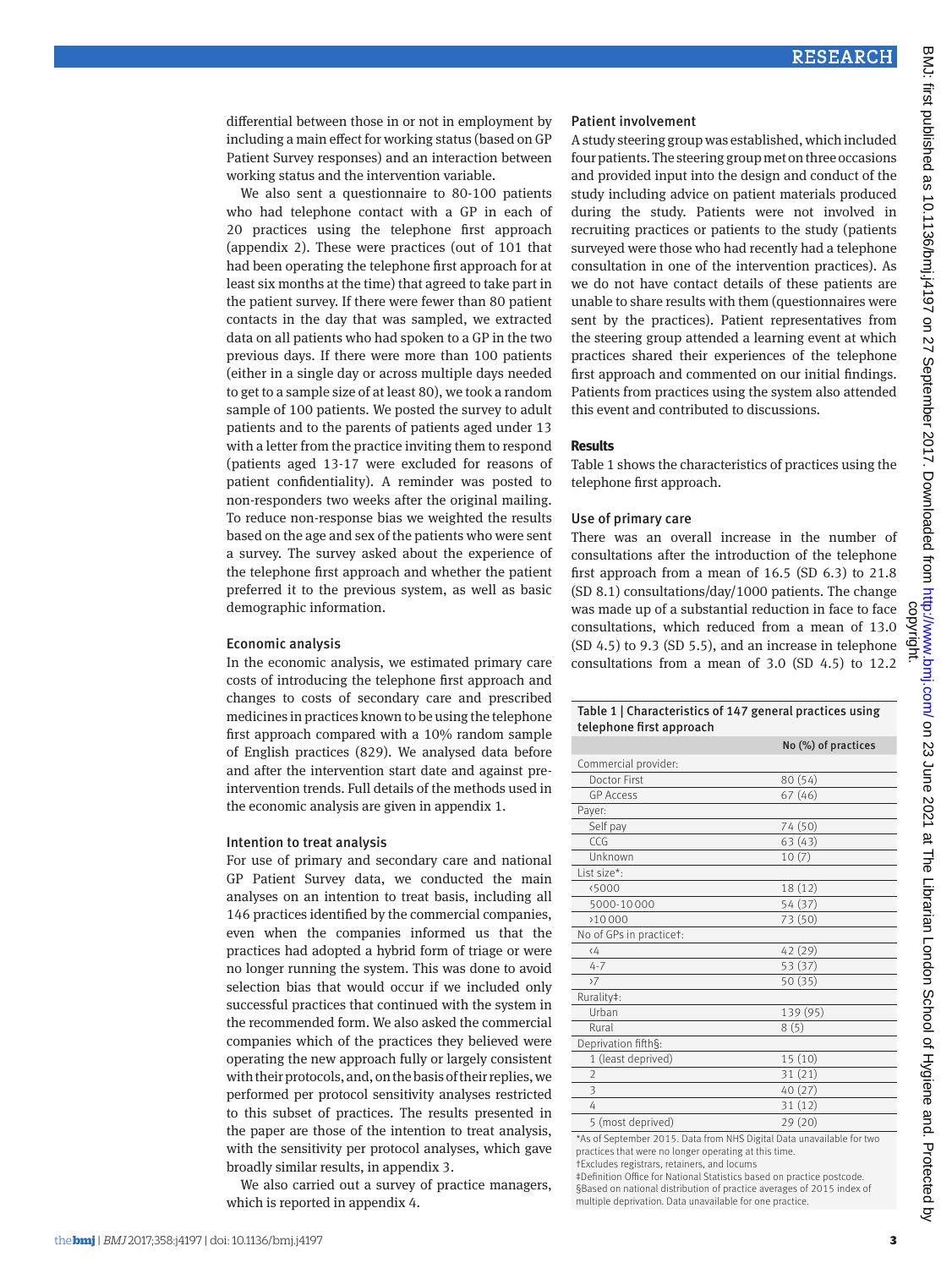

Fig 1 | Change in number of face to face consultations before and after introduction of telephone first approach. Individual lines are crude results from individual practices with mean value

(SD 7.5) telephone consultations/day/1000 patients. Figures 1 and 2 show these results.

These changes were reflected in the regression results within practices (table 2), which showed a 28% step increase in total consultations and a further increase over the next year. After the introduction of the telephone first approach, face to face consultations decreased considerably (adjusted change within practices −38%, 95% confidence interval −45% to −29%; P<0.001). An average practice experienced a 12-fold increase in telephone consultations (1204%, 633% to 2290%; P<0.001). These average workload figures mask wide variation between practices, with some practices experiencing a substantial reduction in workload and others a large increase. Disparities between the regression results and crude average change reflect the fact that regression results relate to changes within practices, and when there is an association between pre-intervention level and change, the average of changes might not reflect the overall difference. This is particularly noticeable for telephone consultations, where the increase is likely to be smaller for those already performing large number of telephone consultations. Including changes in the number and duration of face to face and telephone consultations, we estimated an overall increase of 8% in the mean time spent consulting by GPs, although with large



Fig 2 | Change in number of telephone consultations before and after introduction of telephone first approach. Individual lines are crude results from individual practices with mean value

uncertainty on this estimate (95% confidence interval −1% to 17%; P<0.09). There was a small increase in continuity of care index after the introduction of the new system, though with some decline over the following years. Figures illustrating these changes (superposed epoch analyses similar to figures 1 and 2, which show changes for each individual practice as well as averages) and further details of regression results are shown in appendix 3. Per protocol analyses of the subset of practices operating the telephone first approach in line with the companies' protocols throughout showed broadly similar results and are also shown in appendix 3. It is important to note that all the average figures mask wide variation between practices, as indicated by the model random effects. This ranged, for example, from practices experiencing a doubling in the total number of consultations to others in which there was overall net reduction in workload, with face to face consultations reduced by over two thirds (table 2).

## Patient surveys

Table 3 compares the responses to the national GP Patient Survey from practices using the telephone first approach and other practices in England. There was a large and immediate improvement in patients' rating of time to be seen or spoken to (increase of 20 points on a 0-100 point scale) compared with national trends. All other differences were small in comparison and included small negative effects on scores for communication with the GP, ability to see the patient's preferred GP, and willingness to recommend the surgery to others. The per protocol analysis carried out for the subset of practices operating the telephone first approach in line with the companies' protocols throughout showed similar results (appendix 3). As with the use of primary care data, these average figures mask large variation between practices (as evidenced by random effects) except in the rating of time to be seen or spoken to, when all practices showed improvement. The supplementary analysis found no evidence that the effect of the intervention was differential between those patients in or not in work (P>0.1 for all, results not shown).

We sent the patient questionnaire we developed (appendix 2) to 1873 patients from 20 practices using the telephone first approach. We received 837 responses, a 44.7% response rate. Table 4 shows the results. Nearly two thirds of patients (weighted percentage 64.9%) reported being called back within an hour. In half of the calls (weighted percentage 50.6%) the patient was asked to come into the surgery for a face to face consultation with a GP or nurse. Advice only was given in 17.3% of phone calls (weighted percentage 16.8%), and 21.9% of phone calls resulted in a prescription being given (weighted percentage 23.9%). In response to the question "Did you find the telephone appointment more or less convenient than just attending a face to face appointment, without being able to talk to the doctor on the phone first?" over half said that the telephone first approach was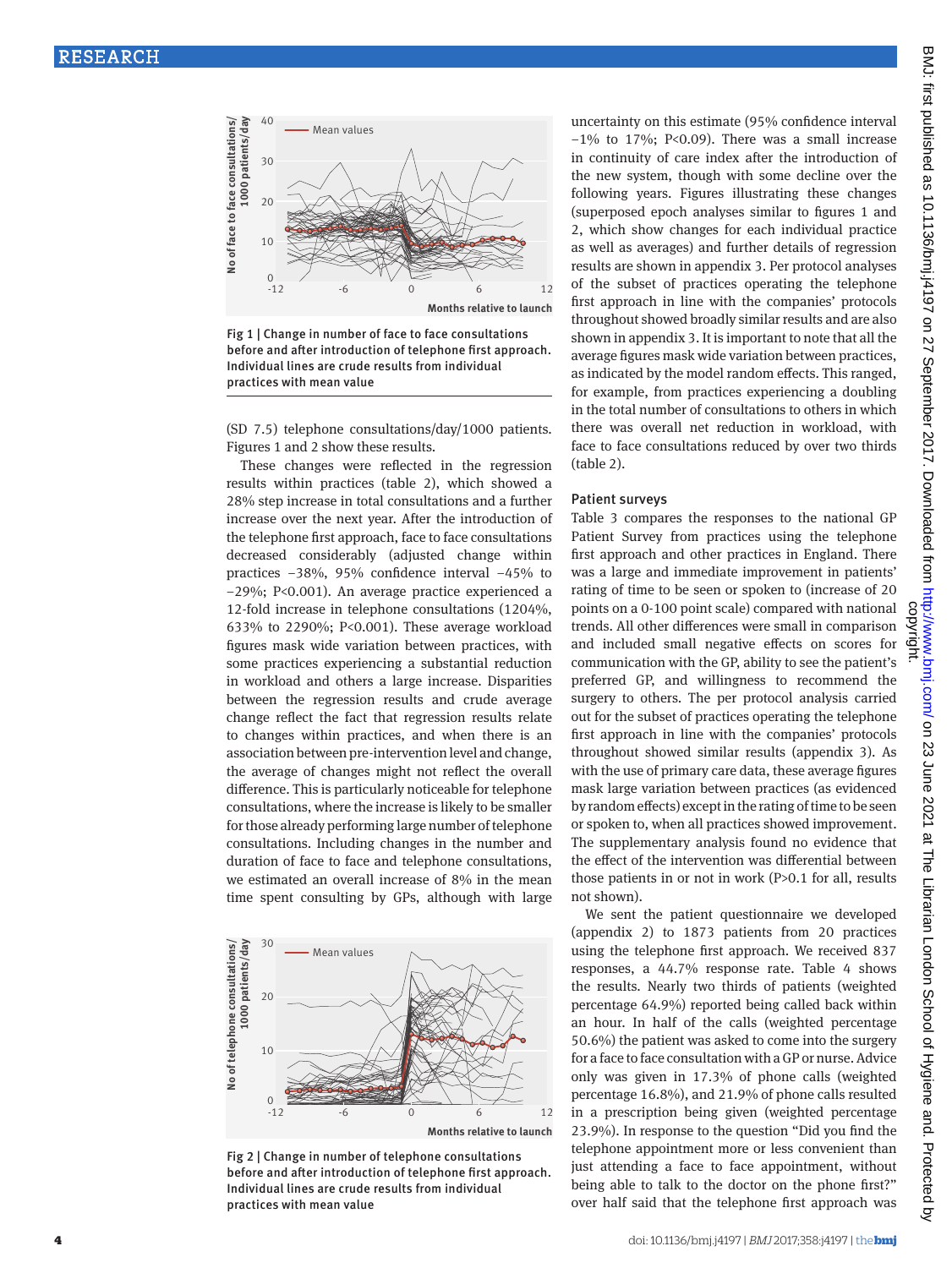|                                                    | Table 2   Results of mixed effects regressions showing within practices of intervention on use of primary care* |         |                  |                                           |         |                                   |         |                         |
|----------------------------------------------------|-----------------------------------------------------------------------------------------------------------------|---------|------------------|-------------------------------------------|---------|-----------------------------------|---------|-------------------------|
|                                                    | Step change at transition                                                                                       |         |                  | <b>Pre-transition trend</b>               |         | <b>Post-transition trend</b>      |         |                         |
| Outcome                                            | Effect size (95% CI)                                                                                            | P value | Heterogeneityt   | Effect size per year<br>per year (95% CI) | P value | Effect size per year<br>(95% CI)  | P value | Interaction<br>P value# |
| Change in consultations numbers (rate ratio)       |                                                                                                                 |         |                  |                                           |         |                                   |         |                         |
| Total No of consulta-<br>tions§                    | 1.28 (1.17 to 1.39)                                                                                             | 0.001   | $0.68 - 2.39$    | 1.07 (1.06 to 1.08)                       | 0.001   | 1.04 (1.04 to 1.05)               | 0.001   | (0.001)                 |
| No of face to face consul-<br>tations§             | $0.62$ (0.55 to 0.71)                                                                                           | 0.001   | $0.24 - 1.62$    | 1.03(1.01 to 1.04)                        | (0.001) | $0.98(0.97 \text{ to } 0.99)$     | 0.001   | (0.001)                 |
| No of telephone consul-<br>tations§                | 12.04 (6.33 to 22.90)                                                                                           | 0.001   | 0.10-1467.39     | 1.11(1.09 to 1.12)                        | 0.001   | $1.46(1.43 \text{ to } 1.49)$     | 0.001   | 0.001                   |
| Change in total time spent consulting (ratio)      |                                                                                                                 |         |                  |                                           |         |                                   |         |                         |
| Total time spent con-<br>sulting                   | 1.08 (0.99 to 1.17)                                                                                             | 0.088   | $0.65 - 1.79$    | $1.00(0.94 \text{ to } 1.05)$             | 0.87    | $1.05(1.02 \text{ to } 1.09)$     | 0.005   | 0.0856                  |
|                                                    | Change in length of consultation (difference in minutes)                                                        |         |                  |                                           |         |                                   |         |                         |
| Length of consultations<br>(all types) $**$        | $-0.88$ ( $-1.43$ to $-0.33$ )                                                                                  | 0.002   | $-3.67 - 1.91$   | $0.19(0.14 \text{ to } 0.25)$             | 0.001   | $-0.28$ ( $-0.35$ to $-0.21$ )    | 0.001   | 0.001                   |
| Length of face to face<br>consultations**          | $0.22$ (-0.11 to 0.55)                                                                                          | 0.18    | $-1.41 - 1.86$   | 0.35(0.29 to 0.41)                        | 0.001   | $-0.34$ ( $-0.43$ to $-0.24$ )    | 0.001   | 0.001                   |
| Length of telephone<br>consultations <sup>++</sup> | $-0.51$ ( $-0.89$ to $-0.13$ )                                                                                  | 0.010   | $-1.79 - 0.77$   | $0.42$ (0.28 to 0.57)                     | 0.001   | $-0.39$ ( $-0.50$ to $-0.29$ )    | 0.001   | 0.001                   |
| Change in continuity index (difference)            |                                                                                                                 |         |                  |                                           |         |                                   |         |                         |
| Continuity of care**                               | 0.058 (0.037 to 0.081)                                                                                          | 0.001   | $-0.074 - 0.191$ | $-0.0001$<br>(–0.0002 to 0.0001)          | 0.40    | $-0.006(-0.006)$<br>to $-0.005$ ) | 0.001   | 0.001                   |

\*Adjusted for month and day of week and random intercept for practice to account for different baseline level. Duration of data included in analyses varies by practice and by outcome but was maximum of 12 months before and 12 months after change in each practice: random effect analysis means that models are not biased by missing data.

†In terms of 95% mid-range for practices—range of rate ratios for "true" step changes expected 95% of practices after adjustment for patient sample size. Estimated with SD of random slope for<br>step change (σ<sub>siep</sub>) combine

‡Interaction P value is for test of whether post-transition trend is different to pre-transition trend.

§Mixed effects Poisson regression.

¶Mixed effects linear regression on log transformed data. Exponentiated coefficients given to provide duration ratios.

\*\*Mixed effects linear regression.

more convenient with similar percentages reporting that it was less convenient or made no difference. Just under a quarter reported that it was more difficult to communicate with the GP on the phone, the main reasons being given that it was difficult to explain the problem or that the doctor could not see the problem, but nearly two thirds found it made no difference, and 11.7% found it easier to communicate on the phone. Respondents were fairly equally divided over whether they preferred the new system, would prefer to return the old system, or didn't mind.

To get agreement from 20 practices to take part in this survey, we had to approach all 101 practices that had been operating the telephone first approach for at least six months at the time of recruitment. Because these might be practices that were operating the new system more successfully, we compared practices that agreed and declined to take part in our survey using national GP Patient Survey data, and confirmed that patient experience was more positive in practices that agreed to take part in our survey (based on GP Patient Survey data, 86% of patients rated the overall experience of making an appointment as good or very good in practices that agreed to take part in the survey compared with 80% in practices that declined). The results of our survey (but not the comparison with the national GP Patient Survey) might therefore be a positively biased representation of patients' experiences.

Patients had the opportunity to provide free text comments at the end of the questionnaire. Box 1 provides examples of quotations, which illustrate the wide range of views expressed about the new approach. These mirror the range of strongly held positive and negative views that were also found in qualitative interviews with patients (not reported in this paper).

Table 3 | Responses to national GP Patient Survey: comparison between telephone first practices and random samples of other practices in England (variables scored on 0-100 scale, positive number indicates improvement)

|                                          | Step change after intervention |         | Additional yearly change after intervention |                                 |         |                                     |
|------------------------------------------|--------------------------------|---------|---------------------------------------------|---------------------------------|---------|-------------------------------------|
| Survey outcome                           | Difference (95% CI)            | P value | Heterogeneity<br>$(95%$ mid-range)*         | Difference (95% CI)             | P value | Heterogeneity<br>$(95%$ mid-range)* |
| GP communication composite               | $-0.89$ ( $-1.40$ to $-0.38$ ) | (0.001) | $-3.83 - 2.05$                              | $-0.03$ ( $-0.29$ to 0.23)      | 0.82    | $-0.52 - 0.46$                      |
| Ease of getting through on phone         | $0.49$ (-0.58 to 1.57)         | 0.37    | $-9.07 - 10.05$                             | $0.18$ (-0.57 to 0.93)          | 0.64    | $-5.82 - 6.18$                      |
| Would you recommend your GP surgery      | $-2.37$ $(-3.22$ to $-1.52)$   | 0.001   | $-9.11 - 4.37$                              | $0.24 (-0.24 \text{ to } 0.72)$ | 0.34    | $-2.54 - 3.02$                      |
| Seeing preferred GP                      | $-1.25$ ( $-2.41$ to $-0.08$ ) | 0.035   | $-7.78 - 5.28$                              | $0.050 (-0.65$ to 0.75)         | 0.89    | $-3.24 - 3.34$                      |
| Time until seen or spoken to             | 20.04 (18.16 to 21.93)         | (0.001) | 1.44-38.64                                  | $0.12$ (-0.87 to 1.11)          | 0.81    | $-7.62 - 7.86$                      |
| Convenience of appointment               | $0.38$ (-0.35 to 1.10)         | 0.31    | $-5.11 - 5.87$                              | $0.41$ (0.08 to 0.75)           | 0.016   | $-0.84 - 1.66$                      |
| Overall experience of making appointment | $-0.44$ ( $-1.46$ to 0.57)     | 0.39    | $-9.73 - 8.85$                              | $0.86$ $(0.32$ to $1.40)$       | 0.002   | $-2.65 - 4.37$                      |

\*In terms of 95% mid-range for practices—range for "true" step changes/additional yearly changes expected across 95% of practices after adjustment for patient sample size. Estimated with SD of random slope for step change (*σstep*) combined with fixed effect of step change (*βstep*) as *βstep*±1.96*σstep*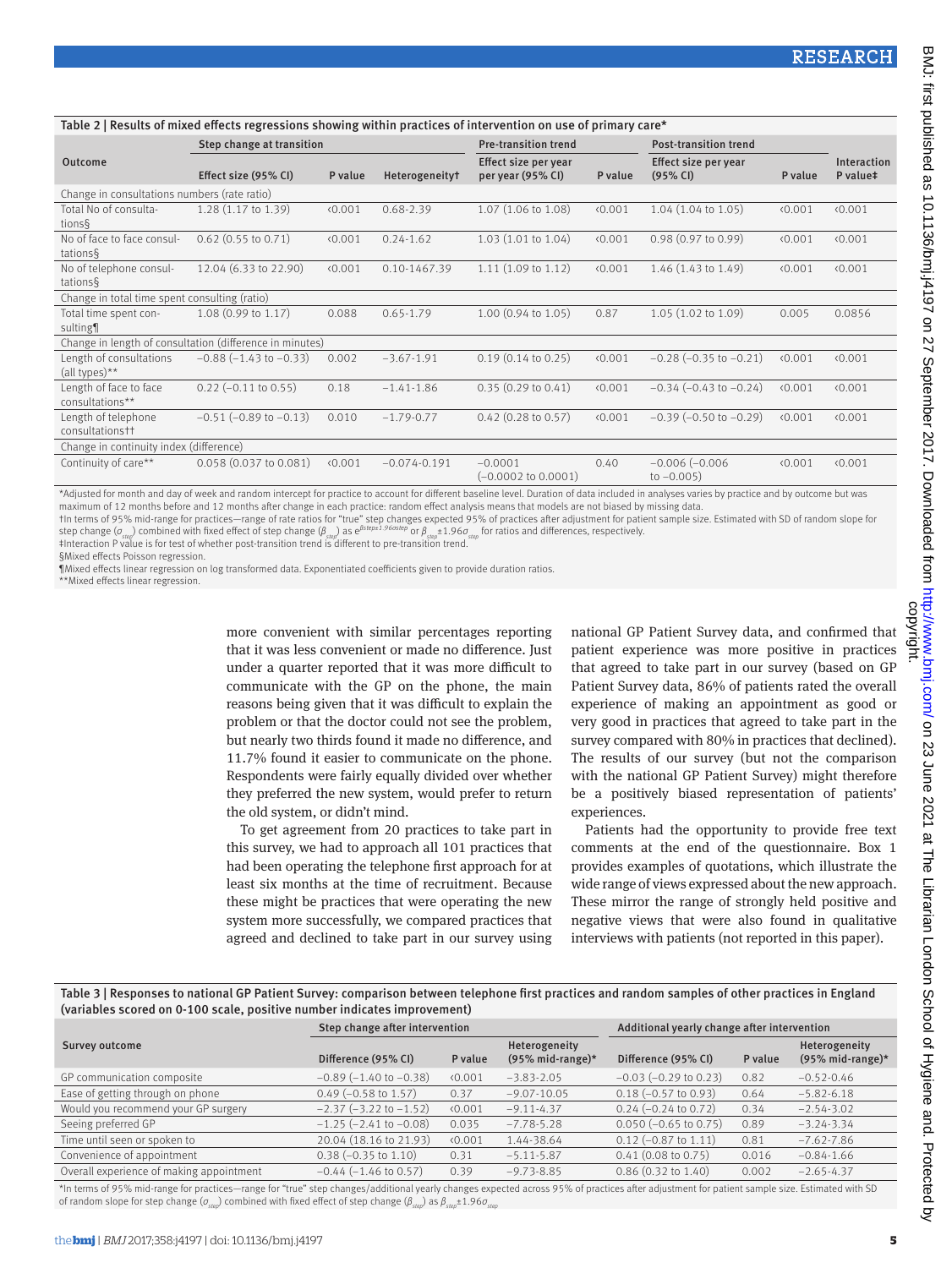### Table 4 | Responses to patient survey (837 patients who had received phone call in telephone first practice)

|                                                                                                                                     | No (%) of responses | Weighted %     |  |  |  |
|-------------------------------------------------------------------------------------------------------------------------------------|---------------------|----------------|--|--|--|
| How long did it take for a GP to call you back?                                                                                     |                     |                |  |  |  |
| <20 minutes                                                                                                                         | 189 (23)            | 21             |  |  |  |
| 20-60 minutes                                                                                                                       | 361 (44)            | 44             |  |  |  |
| >1 hour                                                                                                                             | 256 (31)            | 34             |  |  |  |
| GP did not call back                                                                                                                | 9(1)                | $\mathbf{1}$   |  |  |  |
| What was the outcome of the telephone call?                                                                                         |                     |                |  |  |  |
| I received telephone advice only                                                                                                    | 145(17)             | 17             |  |  |  |
| I was given a prescription                                                                                                          | 183 (22)            | 24             |  |  |  |
| An appointment with a GP in the surgery                                                                                             | 367(44)             | 44             |  |  |  |
| An appointment with a nurse in the surgery                                                                                          | 61(7.)              | $\overline{7}$ |  |  |  |
| A follow-up telephone appointment with a GP                                                                                         | 30(4)               | 4              |  |  |  |
| A follow-up telephone appointment with a nurse                                                                                      | 17(2)               | $\mathfrak{D}$ |  |  |  |
| Other                                                                                                                               | 67(8)               | 9              |  |  |  |
| Did you find the telephone appointment more or less convenient than just attending a face to face                                   |                     |                |  |  |  |
| appointment?                                                                                                                        |                     |                |  |  |  |
| More convenient                                                                                                                     | 426 (55)            | 56             |  |  |  |
| Less convenient                                                                                                                     | 166(22)             | 22             |  |  |  |
| No difference                                                                                                                       | 177(23)             | 22             |  |  |  |
| Do you find it more or less difficult to communicate with the GP over the phone than in person?                                     |                     |                |  |  |  |
| More difficult                                                                                                                      | 182 (23)            | 24             |  |  |  |
| Less difficult                                                                                                                      | 91 (12)             | 12             |  |  |  |
| No difference                                                                                                                       | 505(65)             | 64             |  |  |  |
| If you answered "more difficult" to the previous question, why do you think it was more difficult to<br>communicate over the phone? |                     |                |  |  |  |
| English is not my first language                                                                                                    | $\Omega$            | $\mathbf{O}$   |  |  |  |
| The doctor really needs to see me                                                                                                   | 52 (29)             | 28             |  |  |  |
| The telephone line was not clear                                                                                                    | 15(8)               | 8              |  |  |  |
| I have impaired hearing                                                                                                             | 5(3)                | $\mathfrak{D}$ |  |  |  |
| I found it difficult to explain the problem                                                                                         | 85(47)              | 50             |  |  |  |
| Other                                                                                                                               | 4(2)                | $\mathfrak{D}$ |  |  |  |
| Would you like to go back to the old system, where most GP appointments were face to face?                                          |                     |                |  |  |  |
| Yes                                                                                                                                 | 267(33)             | 30             |  |  |  |
| No                                                                                                                                  | 250(31)             | 32             |  |  |  |
| Don't know                                                                                                                          | 299 (37)            | 38             |  |  |  |

# Use of secondary care

Table 5 shows the changes in use of secondary care within practices. When practices changed to the telephone first approach, there was no change in attendance at emergency departments and a small (2%) increase in emergency admissions, an increase that was greater (4%) for admissions for

ambulatory care sensitive conditions (conditions for which admissions could, in principle, be avoided by good primary care). In the year after the change to the new system, there were small (2%) reductions in the previous rate of increase in emergency department attendance and outpatient attendance, compared with national trends, but an acceleration in the previous rate of increase for admissions for ambulatory care sensitive conditions. Heterogeneity identified with a random effect shows that these figures mask considerable differences between individual practices, some of which had large increases in emergency department attendances, with others showing large decreases. The per protocol analysis carried out for the subset of practices operating the telephone first approach in line with the companies' protocols throughout showed similar results (appendix 3).

# Economic analysis

Eighteen practices provided detailed information on costs of adopting the telephone first approach. The median amount paid to commercial companies for supporting the change was £10 810 per practice (range £7200 to £13 803). In some cases this had been paid by the Clinical Commissioning Group (CCG) rather than by the practice itself. Several practices installed additional phone lines and/or bought new mobile phones. Some practices reported substantial initial increases in the costs of calls, though this could have been a short term issue as more suitable contracts were negotiated. No practices purchased new computer hardware or software as existing systems were able to implement the new approach. Six practices incurred costs related to informing patients about the new system, including updating the practice website, newspaper advertisements, and leaflets. When these were done in house this did not incur any additional cost other than the opportunity cost of administrator time. One practice mailed all their patients with information about the new system

# Box 1: Examples of positive and negative views about the telephone first approach from free text comments included in the patient survey

## Examples of positive comments

I think to be able to pick up a phone and speak to your GP, who will either see you, leave a prescription, or advise you to see a nurse, is excellent (practice 104)

On the rare occasions it's been an emergency, the ring back has been almost immediate—I cannot fault the system (practice 105)

It saves wasting the time of the GP if the matter can speedily be dealt with over the phone (practice 116)

Excellent service. It's much easier to speak to doctor and the few times I've phoned in, my problem has been sorted out over the phone which saves time for both parties (practice 117)

With this system, if it's necessary, you usually get to see the doctor the same day—it saves time for serious cases to see the doctor. Much better than the old system (practice 108)

## Examples of negative comments

Speaking to the doctor isn't the problem: it's getting through on the phone that's the difficulty (practice 111)

I think this system is stupid. Once I waited six hours for a call back—I could have been dead (practice 110)

The call back system is truly awful—I cannot plan my day as I work from site to site over long distances (practice 103)

If you work in a job where you can't take phone calls it can be almost impossible to get a call back from a doctor (practice 121)

The only difficulty for me is that it's sometimes difficult to explain more intimate matters to a GP over the phone—I work in an office with other people and it can be difficult to find a quiet confidential place to talk (practice 116)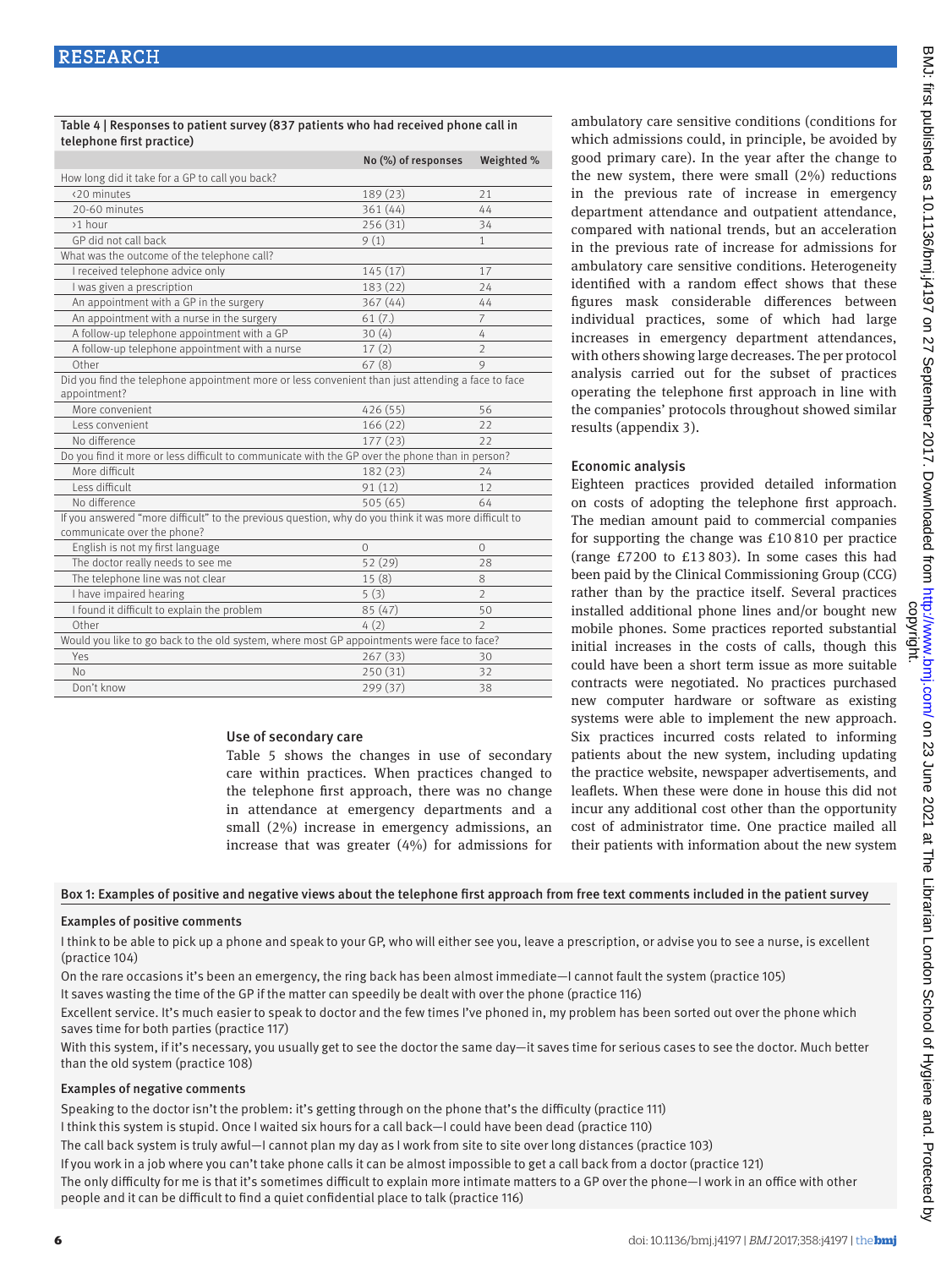| Table 5   Changes in use of secondary care after adoption of telephone first approach in general practice |         |                            |                                              |         |  |  |  |  |
|-----------------------------------------------------------------------------------------------------------|---------|----------------------------|----------------------------------------------|---------|--|--|--|--|
|                                                                                                           |         |                            | Additional yearly change after intervention* |         |  |  |  |  |
| Rate ratio (95% CI)                                                                                       | P value | Heterogeneityt             | Rate ratio per year (95% CI)                 | P value |  |  |  |  |
| 1.00 (0.99 to 1.02)                                                                                       | 0.68    | $0.92 - 1.10$              | 0.98 (0.97 to 0.99)                          | 0.005   |  |  |  |  |
| 1.00 (0.99 to 1.02)                                                                                       | 0.63    | $0.89 - 1.13$              | 0.98 (0.97 to 0.98)                          | < 0.001 |  |  |  |  |
| $1.02$ (1.01 to 1.03)                                                                                     | 0.006   | $0.98 - 1.05$              | 1.01 (1.00 to 1.02)                          | 0.2     |  |  |  |  |
| 1.04 (1.00 to 1.08)                                                                                       | 0.032   | $0.87 - 1.24$              | 1.06 (1.02 to 1.11)                          | 0.007   |  |  |  |  |
| 1.01 (0.99 to 1.02)                                                                                       | 0.56    | $0.90 - 1.13$              | $1.02$ (1.00 to 1.04)                        | 0.015   |  |  |  |  |
| $1.02$ (1.00 to 1.04)                                                                                     | 0.016   | $0.96 - 1.09$              | 1.00 (0.98 to 1.03)                          | 0.86    |  |  |  |  |
|                                                                                                           |         | Step change at transition* |                                              |         |  |  |  |  |

ACSCs=ambulatory care sensitive conditions (conditions for which admissions could, in principle, be avoided by good primary care).<sup>1</sup> \*Results of controlled mixed effect Poisson regressions modelling, adjusted for patient demographics, national, seasonal, and long term trend effects,

clustering by practice including heterogeneity in baseline scores and trends.

†In terms of 95% mid-range for practices—range of rate ratios for "true" step changes expected across 95% of practices after adjustment for patient sample size. Estimated with SD of random slope for step change (*σ<sub>repp</sub>*) combined with fixed effect of step change (*β<sub>rep</sub>*) as e<sup>*β*:</sup>

at a cost of £7600 (covered by the CCG). Five practices employed additional staff after the change, though they said it was hard to attribute this to the adoption of the telephone first approach. Two practices reported that they had recruited staff because of an increased list size, which they attributed to patients switching from other practices because of easier access to GPs in their practices. One of the 18 practices interviewed appointed an additional full time nurse because of a perceived increase in consultations, though they subsequently decided that the additional nurse was excess to requirements. The introduction of the telephone first approach was not associated with differences in cost or numbers of prescriptions issued except for some minor changes which we judged unlikely to be of clinical importance (see details in tables M and N in appendix 3).

Table 6 shows the change in costs of use of secondary care. When we combined the step change at the introduction of the telephone first approach with the change in underlying trend over the subsequent year, we found small non-significant reductions in costs for emergency department and outpatient attendance and a significant increase in costs of admissions, leading to an estimated overall increase in secondary care costs of £11 766 per 10 000 patients in the first year after the change to the new approach (aggregating emergency department and outpatient attendance (−£577, −£2762) and admissions coded as emergency or elective (+£7993, +£7112)).

## **Discussion**

Our study shows that adoption of the telephone first approach in general practice had a major effect on patterns of consultation, with large increases in phone consultations and decreases in face to face consultations. Our patient survey suggests that up to half of patients' problems could be dealt with on the phone, which could offer potential for practices struggling with demand for face to face consultations. The telephone first approach, however, is not a panacea for management of demand and is on average associated with increased overall GP workload. Consistent with previous work on telephone triage,  $14$ there was an average increase in overall time spent consulting, though our uncertainty on this estimate is large. We also note wide variation between practices ranging from large reductions in GP workload to large increases. The introduction of the telephone first approach is associated with dramatic improvements in patients' perception of the time to be seen or spoken to but a quarter of patients found it more difficult to communicate with their GP on the phone. Nevertheless, more than half of patients surveyed said they preferred the telephone first approach to their practice's previous arrangement.

We found no evidence that the approach substantially reduced overall attendance at emergency departments or emergency hospital admissions and some evidence that overall costs of secondary care increased slightly. While we found evidence here and in qualitative results

| Table 6   Changes in costs of secondary care $(f)$ per 1000 registered patients in general practices that changed to telephone first |  |
|--------------------------------------------------------------------------------------------------------------------------------------|--|
|--------------------------------------------------------------------------------------------------------------------------------------|--|

|                          | Mean (95% CI) costs                 |                                    | Mean (95% CI) change in cost attributable to telephone first<br>approach* |                                               |                                        |                                         |
|--------------------------|-------------------------------------|------------------------------------|---------------------------------------------------------------------------|-----------------------------------------------|----------------------------------------|-----------------------------------------|
|                          | Over 12 months<br>before transition | Over 12 months after<br>transition | Crude change                                                              | <b>Initial</b>                                | Over next 12<br>months                 | Total change over<br>first 12 months    |
| Emergency department     | 57546                               | 59555                              | 2009                                                                      | (–853 to 866)                                 | $-578$                                 | $-577$                                  |
| attendance               | $(54948 \text{ to } 60144)$         | $(56847 \text{ to } 62264)$        | $(1074 \text{ to } 2944)$                                                 |                                               | $(-870 \text{ to } -287)$ <sup>+</sup> | $(-1481$ to 335)                        |
| Outpatient attendance    | 275673                              | 293 408 (280 283 to                | 17735                                                                     | 8                                             | $-2770$                                | $-2762$                                 |
|                          | $(264037$ to 287 309)               | 306534)                            | $(12868 \text{ to } 22602)$                                               | $(-4086 \text{ to } 4148)$                    | $(-3483$ to $-2064$ ) <sup>+</sup>     | $(-6921$ to $1434)$                     |
| Inpatient admissions for | 99821                               | 104997                             | 5176                                                                      | 4013                                          | 2957                                   | 6970                                    |
| ACSC <sub>S</sub>        | $(94340 \text{ to } 105302)$        | $(99109 \text{ to } 110885)$       | (1851 to 8500)                                                            | $(73 to 8083)$ <sup>+</sup>                   | $(800 to 5160)$ <sup>+</sup>           | $(2464 \text{ to } 11600)$ <sup>+</sup> |
| Inpatient admissions     | 399822                              | 421051                             | 21228                                                                     | 4009                                          | 3984 (39 to 7966) <sup>†</sup>         | 7993                                    |
| coded as "elective"      | (384 057 to 415 587)                | $(403406 \text{ to } 438695)$      | $(13437$ to 29019)                                                        | (-1987 to 10077)                              |                                        | (807 to 15 249) <sup>+</sup>            |
| Inpatient admissions     | 354384                              | 350183                             | $-4201$                                                                   | 7105                                          | $7(-4385$ to $4439)$                   | 7112                                    |
| coded as "emergency"     | $(335309 \text{ to } 373459)$       | $(331767$ to 368 598)              | $(-12739$ to 4337)                                                        | $(66 \text{ to } 14 \, 27 \, 2)$ <sup>+</sup> |                                        | $(-1192 \text{ to } 15531)$             |

ACSCs=ambulatory care sensitive conditions (conditions for which admissions could, in principle, be avoided by good primary care).<sup>13</sup> \*Attributable change takes into account background trends in 10% sample of control practices in England. †Significant.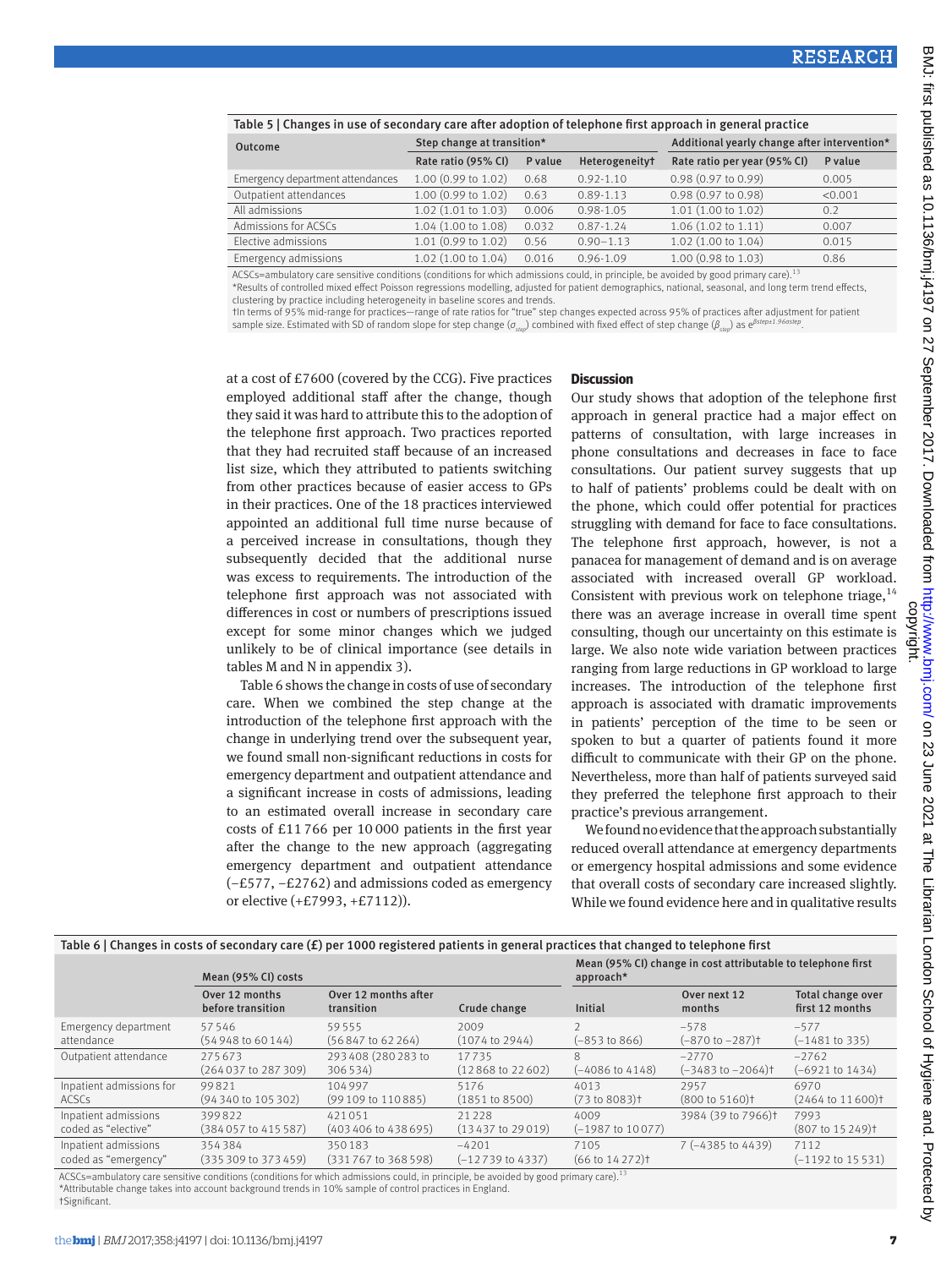not reported in this paper that some working patients disliked the approach (for example, if they could not take calls at work), there was no net difference in the survey responses of working and non-working patients to new approach. This probably indicates that other working patients found it more convenient (for example, because they no longer needed to take time off work for a consultation with their GP). Although we found evidence of wide variation in the impact of the telephone first approach in different practices, we were not able to fully explain why, for some practices, the approach had transformed their ability to cope with patient demand whereas for others the approach seemed to open floodgates of demand that at times overwhelmed the practice. Supported by informal observations in practices not reported here, our impression is that the approach worked better in highly organised data driven practices that already had a handle on demand and was less likely to prove successful in practices where the ability to cope with demand was already out of control. It was also important that practices had sufficient telephone lines to meet periods of high demand. The management support provided by the two commercial companies enabled practices to have a detailed understanding of patterns of demand during the week so that they could anticipate periods of high demand and allocate resources appropriately, though this seemed to have been implemented more successfully in some practices than others. It was also clear that, though some practices had organised the new system to improve continuity of care, in others patients found it more difficult to see or speak to the doctor of their choice.

## Strengths and limitations of this study

We used a combination of quantitative methods, when possible comparing the telephone first approach with background trends in control practices in England. Strengths of the study include the multi-method approach and the inclusion of all practices that had been using the telephone first approach for at least six months at the start of the study. Among the limitations is the likelihood that practices operating the telephone first approach successfully were more likely to participate in our patient survey and surveys with practice managers, and we found that practices that participated in our survey had, on average, better national patient survey scores than those that were operating the telephone first approach but did not participate. It is possible that the telephone first approach also added to nursing workload in the practices, though we did not measure this. Our economic analysis, however, provided no evidence that practices needed to increase nurse staffing levels as a result of introducing the new system, and in the ESTEEM study<sup>15</sup> increases in nursing workload were much greater when nurses, rather than GPs, took triage calls (as in this study). We did not include home visits in the analysis as the small numbers made analyses difficult. Some hard to reach groups of patients, including those with poor English, might also have been under-represented in the patient survey responses, and these might be patients who had particular problems with the telephone first approach. In addition, we relied on workload data from practice records that were not originally collected for research purposes. In particular, there was a substantial amount of missing data for consultation length, for which we used imputation when calculating the total time spent consulting, and the corresponding results should be treated with caution. The study also provides no information on health outcomes.

### Comparison with other studies

While most UK practices offer some facility for telephone consultations,16 previous research has focused on a triage approach where, for example, requests for on the day consultations or home visits are triaged on the phone by a doctor or nurse. While the impact of these depends on the particular approach being adopted, $17$  and while triage might be an appropriate way of prioritising work within a general practice, it has not consistently been associated with reductions in practice workload. $18^{19}$  For example, a large randomised trial of GP and nurse led triage for patients seeking same day consultations (ESTEEM) found that it was associated with an increase in the number of primary care contacts over the subsequent 28 days and no evidence of reduction in NHS costs.<sup>15 20</sup> Likewise. in the US, provision of telephone access for patients increases the availability of medical advice for patients but does not decrease cost, with most telephone consultations in "telehealth" services representing new use. $^{21}$  While the telephone first approach that we evaluated offers a more radical approach to management of demand, the overall conclusion about effect on workload is similar. Concerns have also been expressed that increased use of telephone consulting could compromise patient safety.<sup>22</sup> Although we have not directly examined patient safety in this paper, staff and patients more often expressed a view that safety was improved by being able to deal with patients' problems without long waits for appointments.

## Conclusions

For clinicians, this study provides clear evidence that a considerable part of patient workload can be dealt with through phone consultations. This might increase the practice's control over day to day workload but does not necessarily decrease the need for GP time and could increase it. We found no evidence to support claims reproduced in NHS England literature<sup>5</sup> that the approach would be substantially cost saving or reduce use of secondary care.

The pure form of the telephone first approach advocated by the commercial companies requires that all face to face consultations are preceded by a phone call (that is, no advance booking is allowed). Though some practices adopted this approach, many had modified the system to allow a degree of advance booking. Unanswered questions remain about the balance between meeting the needs of patients for